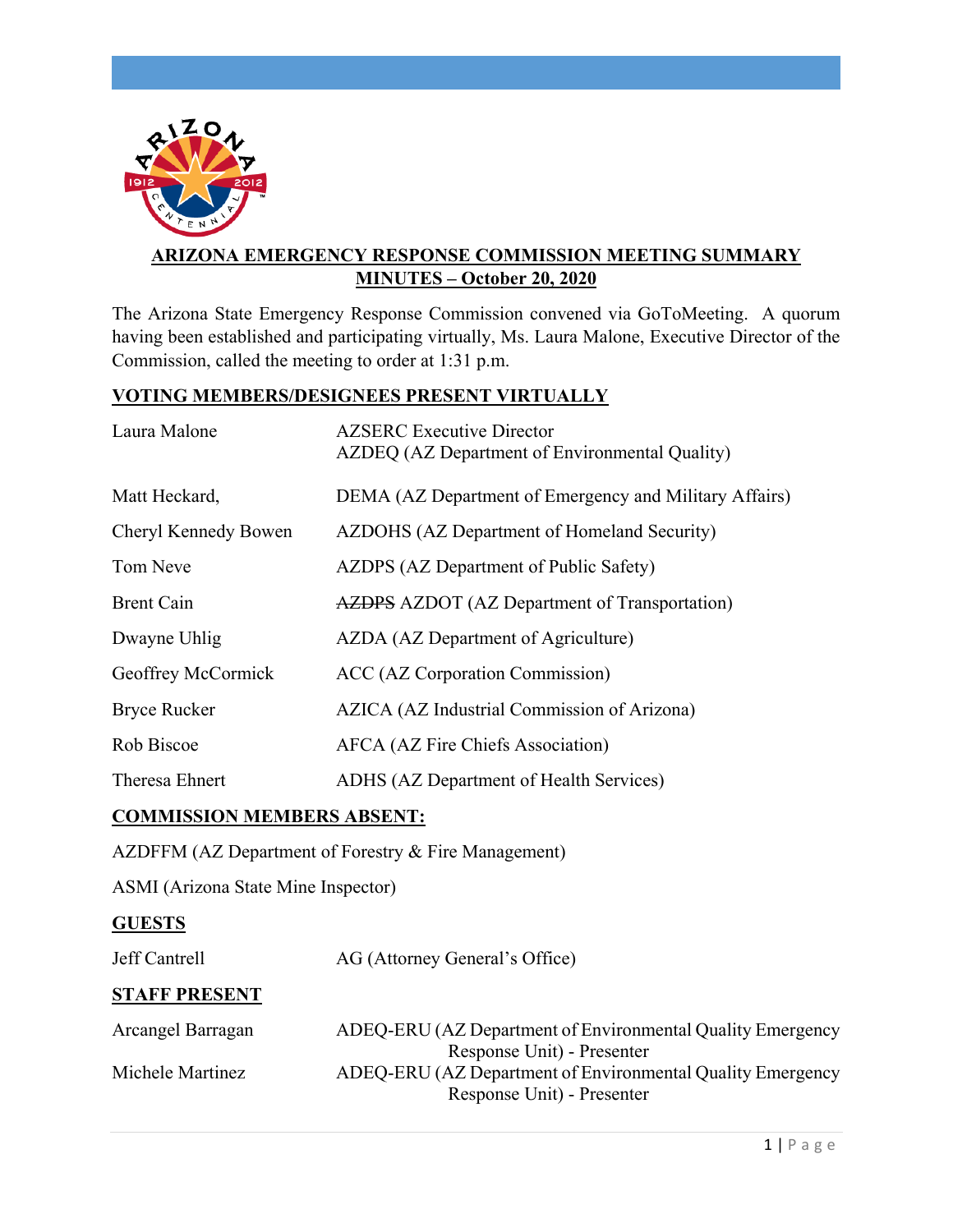| Chris Nutter | ADEQ-ERU (AZ Department of Environmental Quality Emergency |
|--------------|------------------------------------------------------------|
|              | Response Unit) - Presenter                                 |
| Scot Havir   | ADEQ-ERU (AZ Department of Environmental Quality Emergency |
|              | Response Unit)                                             |
| Evelyn Kelly | ADEQ (AZ Department of Environmental Quality)              |

### **2.-3 Introductions/Review Of Minutes**

Ms. Laura Malone welcomed members and attendees. Ms. Malone noted a quorum of voting members participating virtually.

Ms. Malone requested that the Commissioners review the February 4, 2020 minutes and then called for a motion to accept the minutes.

Geoffrey McCormick offered the motion that was seconded by Brent Cain.

The motion carried 10/0/2 absent.

#### **4. Executive Session**

Ms. Malone called for a motion to enter into Executive Session pursuant to A.R.S. §38- 431.03(A) (2) to receive and discuss information regarding High-Hazard Flammable Trains (HHFT) which is confidential information pursuant to 49 CFR Part 1520.

Geoffrey McCormick offered the motion that was seconded by Dwayne Uhlig.

The motion carried 10/0/2 absent.

Commission adjourned to Executive Session at 1:43 p.m. to receive the High-Hazard Flammable Trains (HHFT) materials and presentation from Geoffrey McCormick of the AAC which were confidential and include copies of those materials.

The Commission reconvened into open session at 2:12 p.m.

#### **Roll Call**

Ms. Malone noted a quorum of voting members participating virtually in open session at 2:12 p.m.

## **High-Hazard Flammable Trains (HHFT)**

Discussion is held regarding how AZSERC will disseminate the HHFT information to the Local Emergency Planning Committees (LEPCs) Chairpersons and Fire Chiefs who need to know.

Ms. Malone called for a motion for AZSERC staff to establish a standard work for the dissemination of the HHFT confidential information; and to create a roster with Fire Chiefs and LEPC Chairpersons for each county.

Geoffrey McCormick offered the motion that was seconded by Matt Heckard.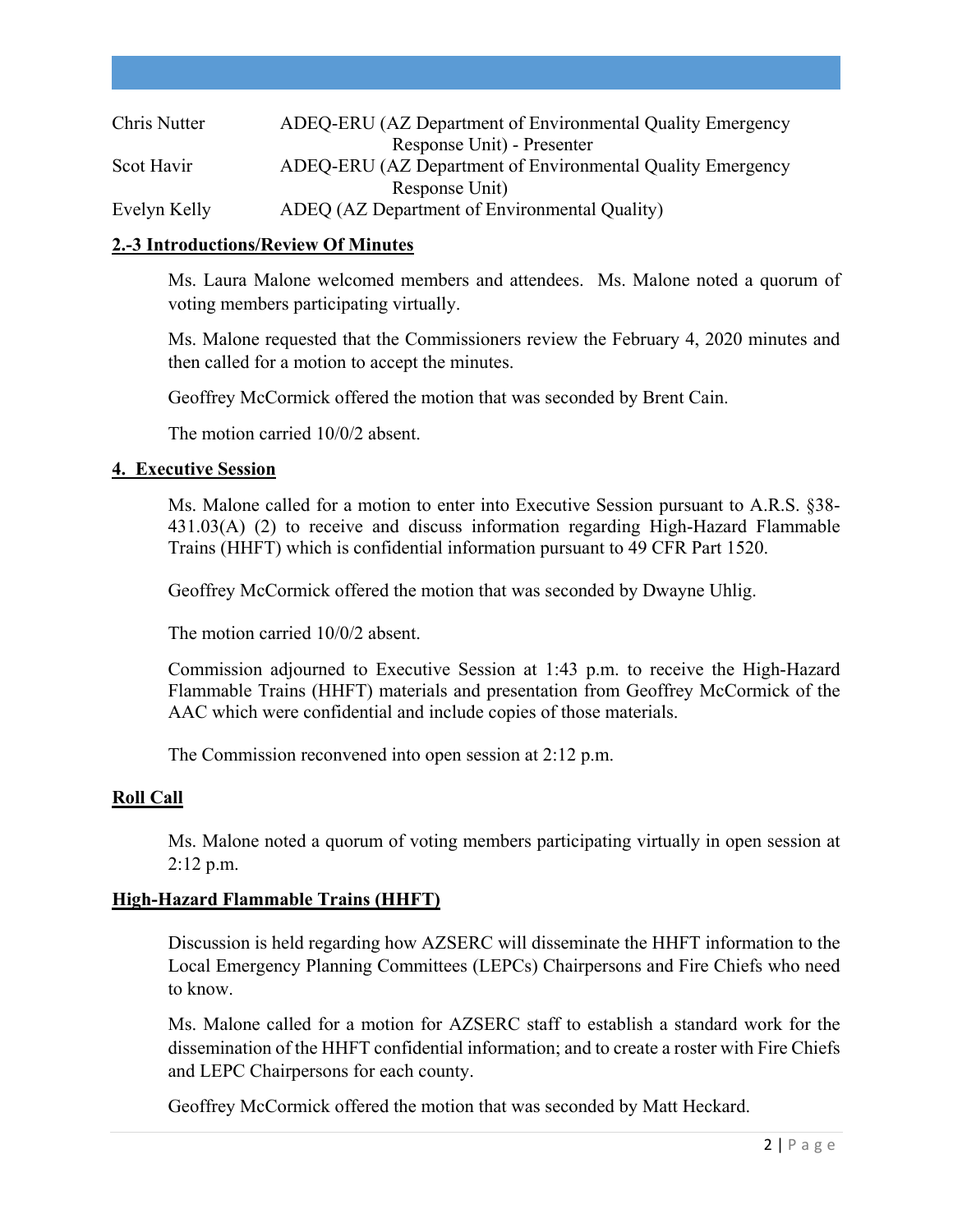The motion carried 10/0/2 absent.

### **5. AZSERC Vacant Positions**

Discussion is held regarding the positions vacated by Director, Wendy smith-Reeves with the Department of Emergency and Military Affairs (DEMA) and the position vacated by Director, Colonel Frank Milstead with the Department of Public Safety (DPS). Matt Heckard, with DEMA and Tom Neve, with DPS advised the Commission they will provide the contact information of the directors for their respective agencies who will replace the aforementioned Commission members.

No Action taken.

## **6. CALL TO SERC MEMBERS (ACTION ITEM RESULTS)**

**A. Action Item 1 Result- LEPCs to provide a list of LEPC voting members and group affiliation**: Michele Martinez, ADEQ-ERU presented a summary list of LEPC voting members with their group affiliation and a summary list of Local Emergency Planning Committee (LEPC) membership applications to the Commission.

Ms. Malone requested that the Commissioners review the list of membership applications as presented and then called for a motion to ratify the membership applications.

Rob Bisco offered the motion that was seconded by Tom Neve.

The motion carried 10/0/2 absent.

Ms. Malone noted for the record Item 6. F Action Item 7 will be taken out of order on the agenda. Hearing no objections. Michele Martinez presents Action Item 7.

## **F. Action Item 7 Result – Research if an LEPC is considered "not valid" due to lack of membership or does not meet the minimum group criteria as established in A.R.S. §49-124. Establish how the Commission should handle this situation:**

Ms. Martinez presented the findings of her research regarding Local Emergency Planning Committees (LEPCs) required to be in compliance with Arizona Revised Statute (A.R.S.) §49-124. Ms. Martinez presented a summary of the 15 LEPCs who currently do not have representation by specific groups outlined in statute; presented a process and plan for the Arizona State Emergency Response Commission (AZSERC) to assist the LEPCs that are not in compliance; and presented a proposed letter from the AZSERC Executive Director, Laura Malone, to be sent on behalf of the LEPCs encouraging participation and the benefits of joining.

Discussion is held. No action taken.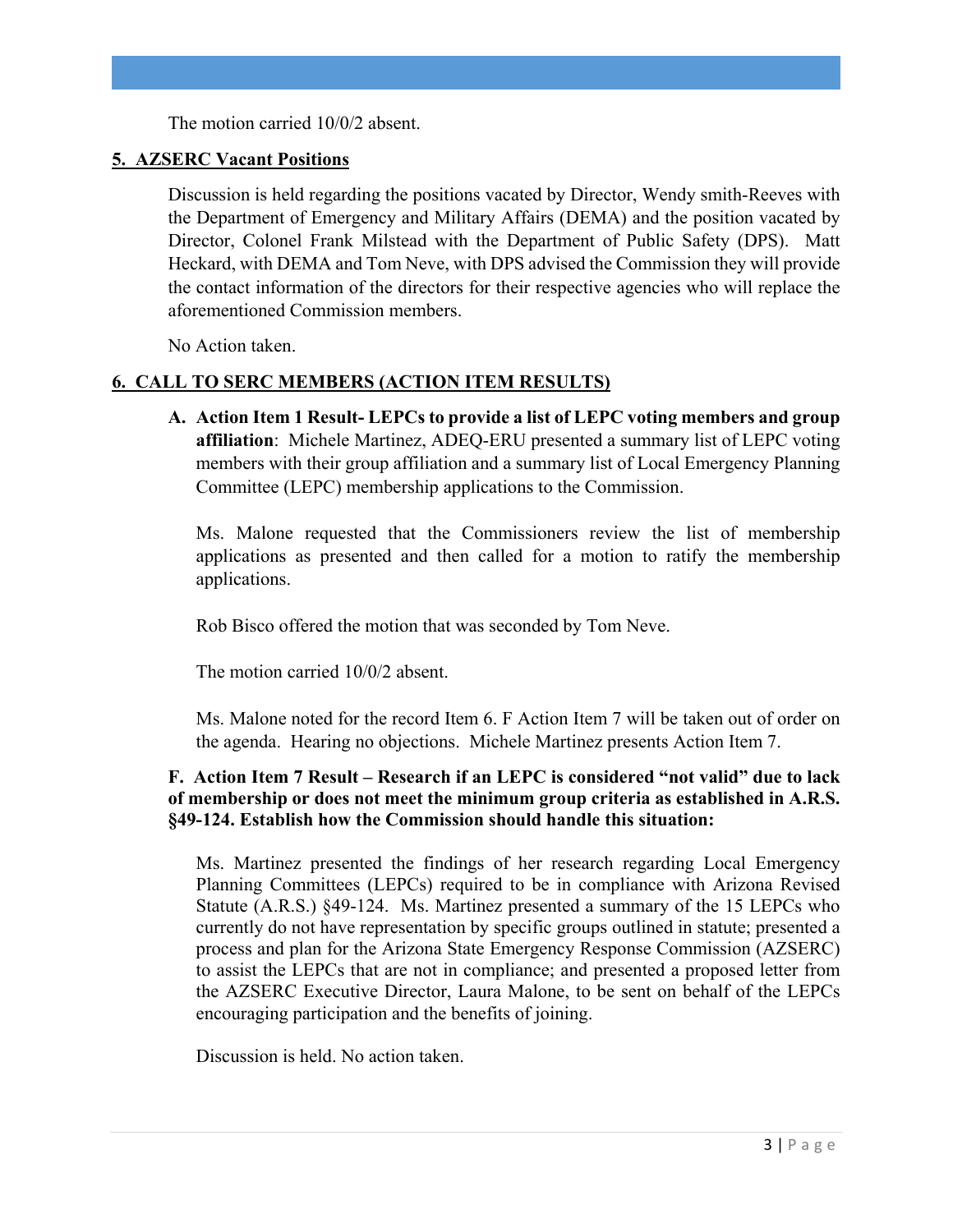**B. Action Item 2 Result – Develop specific criteria (eliminate exceeds criteria) and a process for Commission/Staff to review LEPCs emergency response plans. Include a timeline for each step of the process. Develop a standard work for emergency response plan review. Develop a summary/checklist for how the emergency response plans are performing to be included in the standard work. Present the summary/checklist to the SERC quarterly**: Chris Nutter, ADEQ-ERU presented the specific criteria AZSERC staff uses when reviewing Emergency Response Plans (ERPs), the Emergency Response Plan form and standard work.

Discussion is held.

Ms. Malone called for a motion to approve the standard work for reviewing LEPC's Emergency Response Plans and the Emergency Response Plan form as presented. Geoffrey McCormick offered the motion that was seconded by Matt Heckard.

The motion carried 10/0/2 absent.

**C. Action Item 6 Result**: Mr. Nutter presented the process of how SERCs in other states review the LEPC's emergency response plans, specifically the State of Oklahoma.

Discussion is held. No action taken.

**D. Action Item 3 Result**: **Clarify the role of the Commission for reviewing emergency response plans. Research what the responsibility of the Commission is when the emergency response plans do not meet the required minimum criteria. Identify a corrective action process and timeline.** Michele Martinez presented the roles and responsibilities of the Commission when reviewing Emergency Response Plans submitted by the LEPCs.

Ms. Malone called for a motion to allow AZSERC staff continue to review the LEPC's Emergency Response Plans on behalf of the Commission and allow the LEPCs to make any changes or recommendations provide by staff. Should there be any discrepancies staff shall provide the findings to the Commission for review and action. Matt Heckard offered the motion that was seconded by Dwayne Uhlig.

The motion carried 10/0/2 absent.

**E. Action Item 5 Result**: **Research establishing subcommittees (AZSERC members) for review of emergency response plans. Identify what this might accomplish.** Michele Martinez presents her findings to the Commission.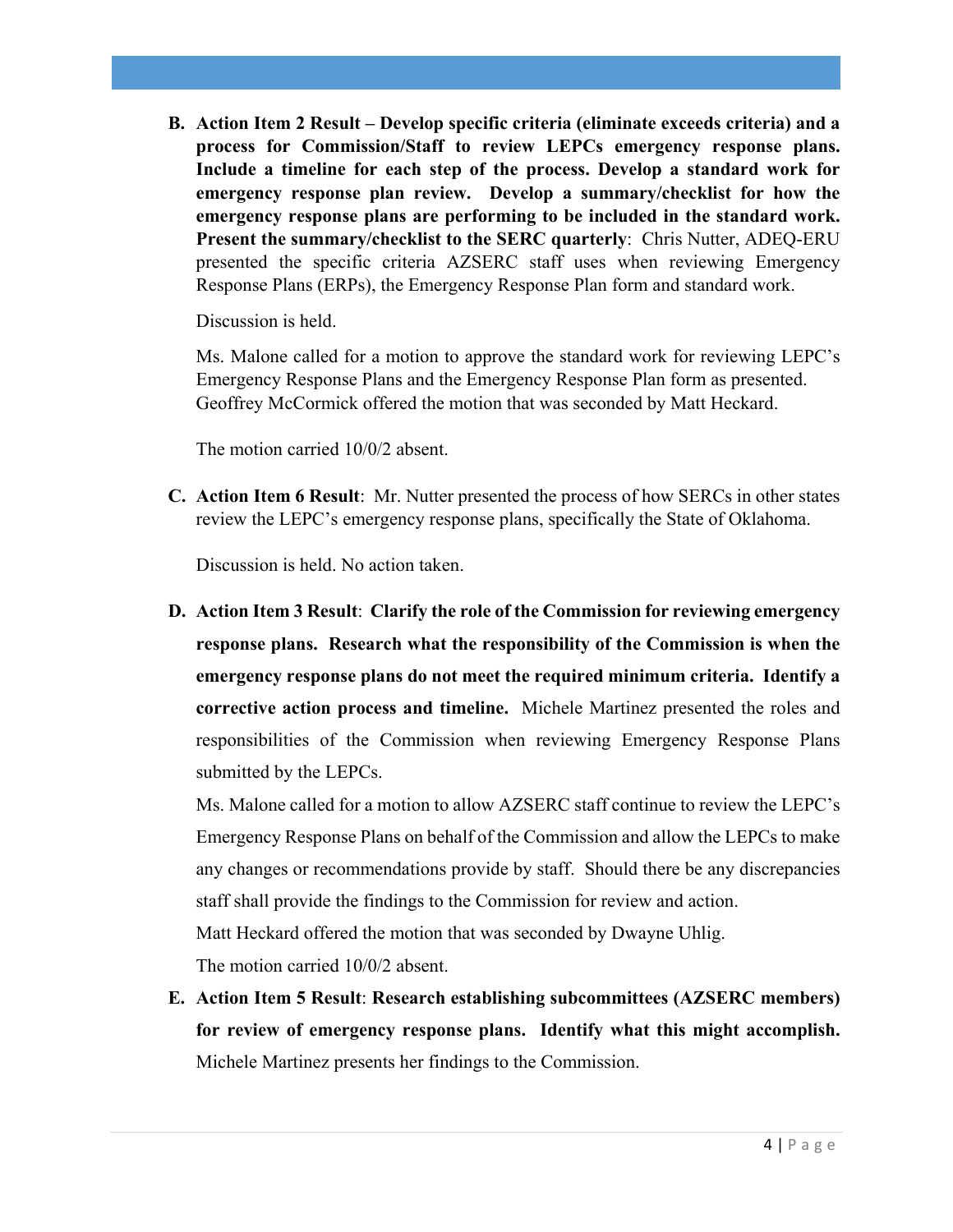Discussion is held. No action. This action is deemed moot due to the vote under 6.D Action Item 3.

- **F. Moved on the Agenda to be heard after 6.A**.
- **G. Action Item 8 Result: Follow up on LEPCs request for further clarification on LEPC questions to AZSERC Commission #'s 2, 3, 7, 8, and 10.** Michele Martinez presents the following information to the Commission:

2. If an LEPC member misses three meetings and are voted out of the LEPC, does the Commission need to affirm this action?

**UPDATED answer:** No. The Commission does not need to affirm this action. The Commission ratifies the primary voting member of each group only. There is no limit as to the number of members an LEPC can have in each group or on the LEPC, or the number of alternates for each group. It should be noted that to be in compliance with the Open Meeting Law a majority of the voting members or 50% plus 1 of the primary (or alternate)voting members is required to be present in person, by phone or video to establish a quorum.

3. Do the LEPCs need to make provisions for attendance voting members in the event a voting member is not present? Would the Commission "pre-approve" voting alternates?

**Updated Answer: No.** The primary voting member can designate an alternate. The alternate does not have to be the same one for every meeting, as long as the LEPC is given prior notification (preferably in writing) as to who will be present at the meeting on their behalf. The Commission does not have to approve alternate members. The notification can be done "last minute" under emergency circumstances. It is a matter of good record keeping to have the alternate notification in writing, or at least on the record in the meeting minutes. During roll call – verify a quorum has been established and identify any alternates to include name and title. This will serve as public record and complies with the Open Meeting Law.

7. Do the new changes outlined in A.R.S. §49-124 and A.R.S. §49-125 affect the LEPCs bylaws?

**Updated Answer: Yes -** The LEPC bylaws should reflect current A.R.S. Title 49, Chapter 1, Article 2 language. As well as memberships and quorum. The hierarchy follows as such: Statute, Rule, Bylaws. The Bylaws do not supersede the Rule or Statute.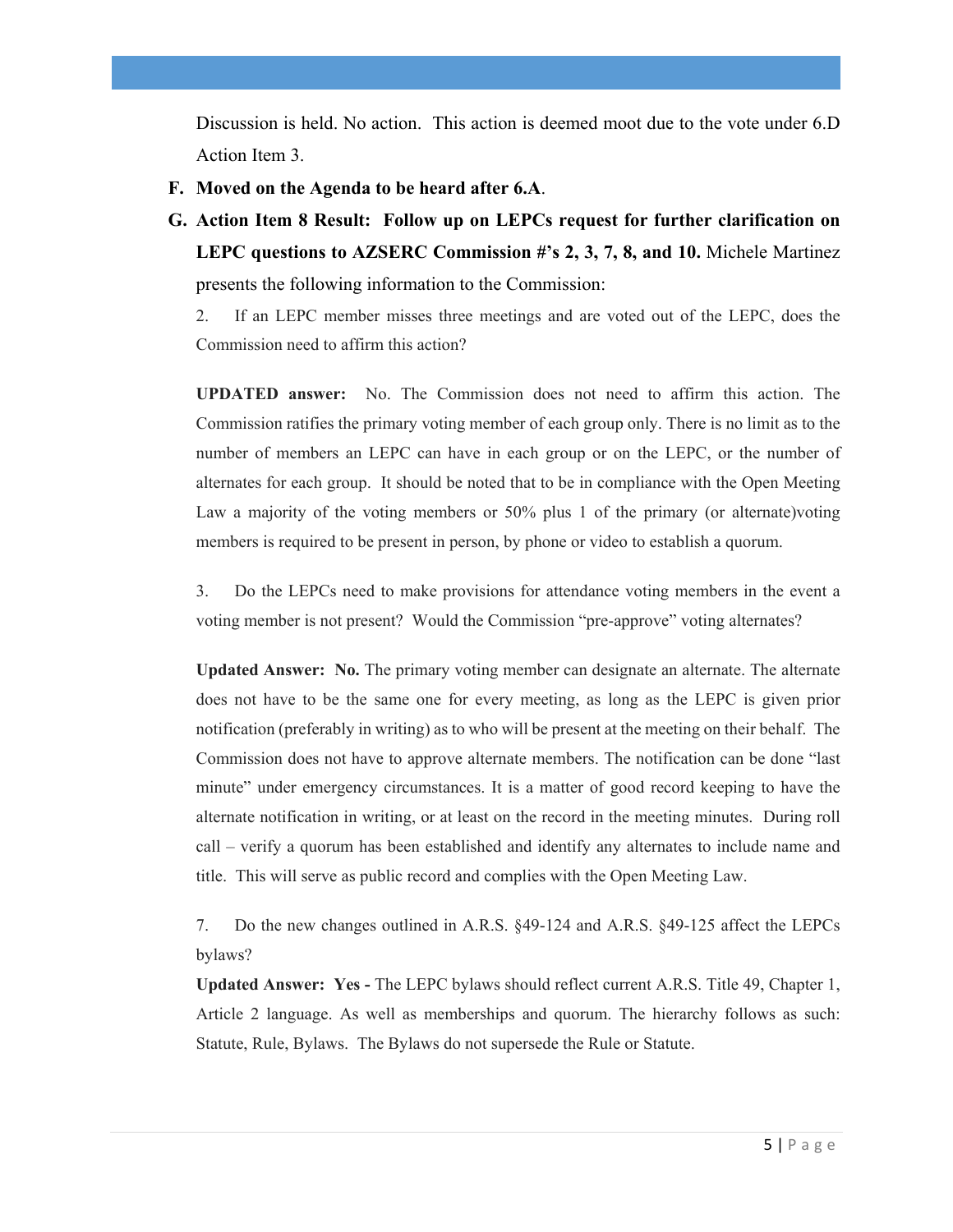8. What is the process for advising the Commission of new members, voted out members and providing emergency plans?

**Updated answer:** The process for new members has already been established. The process for emergency response plans will be resolved when the Commission votes on subcommittees or votes on a specific process. The information will be presented to the LEPCs once approved.

10. What are the "trigger" points regarding changes to an emergency plan? What determines which minor changes are and which are major changes?

**Updated Answer:** Any changes that have occurred (i.e. COVID-19), new chemical reporting requirements, new manufacturing/processing plants or businesses in the area, may trigger a change in emergency response plans.

It is good housekeeping for the LEPCs and the Commission to ensure that the emergency response plans are current as well as relevant. Make sure that the contact information for emergencies are up to date.

General approach for all Emergency Response Organizations is to prepare for a crisis or an emergency. This provides time for the organizations to think about them beforehand and determine how they would handle the crisis and how they should respond to the situation. It is important that this is routinely discussed.

No discussion. No action.

#### **7. LEPC Review:**

Michele Martinez provided the Commission with updates on the following:

- **a.** LEPC bylaw updates on quorums and replacing Title 26 with Title 49
- **b.** Working with five LEPCs and one Tribe on a regional commodity flow study for Highway 260.
- **c.** Discussed some of the issues Gila County faced during their commodity flow study for Highway 60.
- **d.** Working with Arizona Department of Public Service to assist LEPCs with their emergency response plans regarding hazardous materials in their respective counties.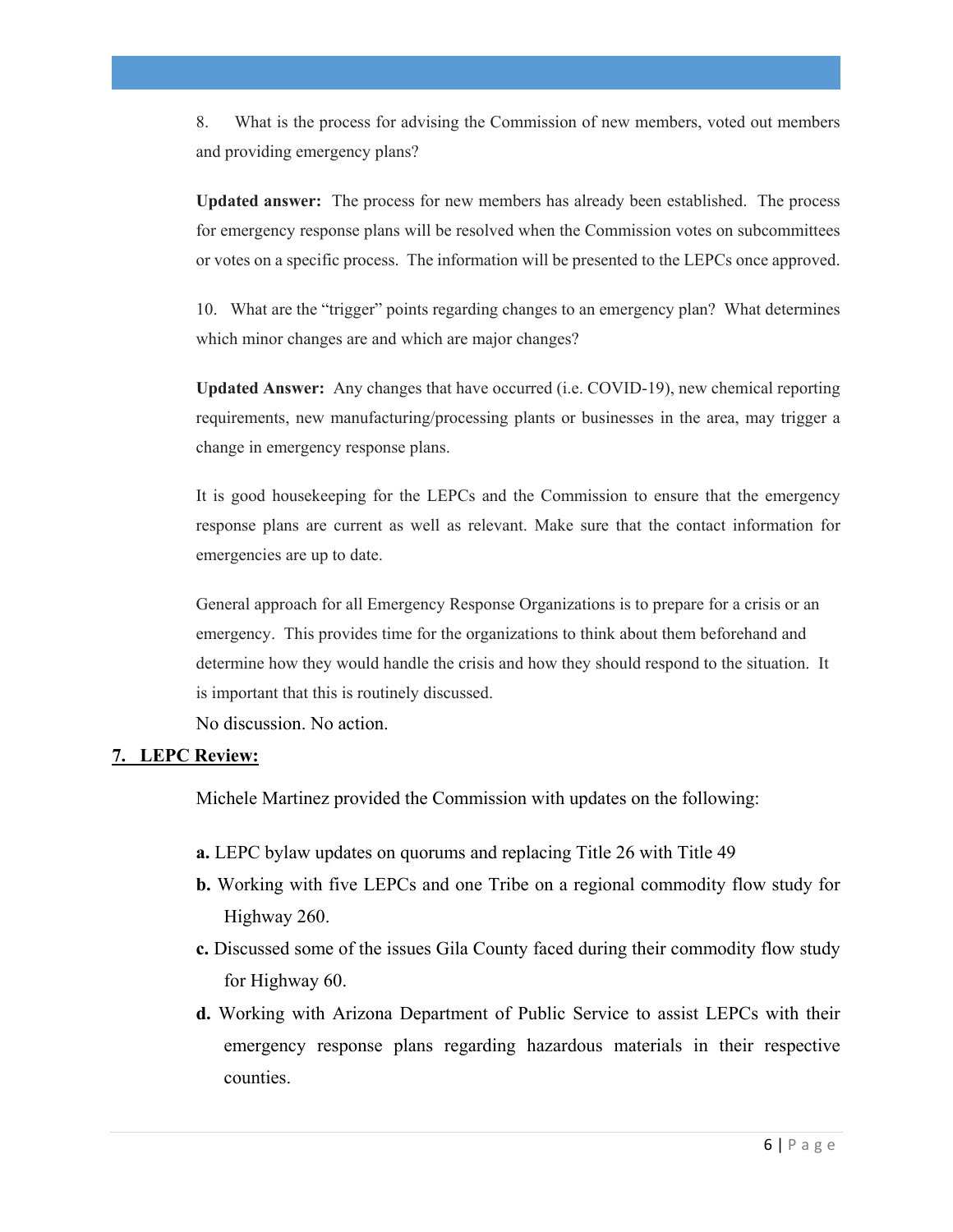- **e.** Started outreach to rural fire departments to provide opportunities and funding through HMEP funds to allow for hazmat training and to attend conferences.
- **f.** Award letters for the Emergency Response fund were sent to the LEPCs on 10/19/2020.
- **g.** Award letters for the FY2021 Hazardous Material Emergency Preparedness (HMEP) grant were sent to the LEPCs on 10/1/2020.
- **h.** Notification of unused funds from the FY2020 HMEP grant to be utilized beginning 10/1/2020 were sent to the LEPCs.

### **8. Trello Boards:**

Arcangel Barragan gave a presentation on the use of Trello Boards to track LEPC meetings and who from AZSERC/ERU staff attends the meetings. It is an easy tool to reference agendas, minutes and a quick overview of LEPC compliance.

#### **9**. **ERU Training Modules:**

Arcangel Barragan gave a presentation on the virtual training module program the team will be implementing in January 2021. The trainings will be available to LEPCs and first responders. Each training module will be an hour in length. One training module will be presented twice a month.

#### **10. Future Agenda Items:**

**Action Item 1 –** AZSERC staff to establish a standard work to include instructions on how to disseminate HHFT confidential information to affected LEPC Chairpersons and Fire Department Chiefs.

**Action Item 2 –** AZSERC staff to develop a roster for the Commission of LEPC Chairpersons and Fire Department Chiefs.

Additional items for the agenda may be emailed to Michele Martinez.

## **11. CALL TO THE PUBLIC**

None.

Laura Malone announced the LEPC Workshop scheduled for 10/21/2020.